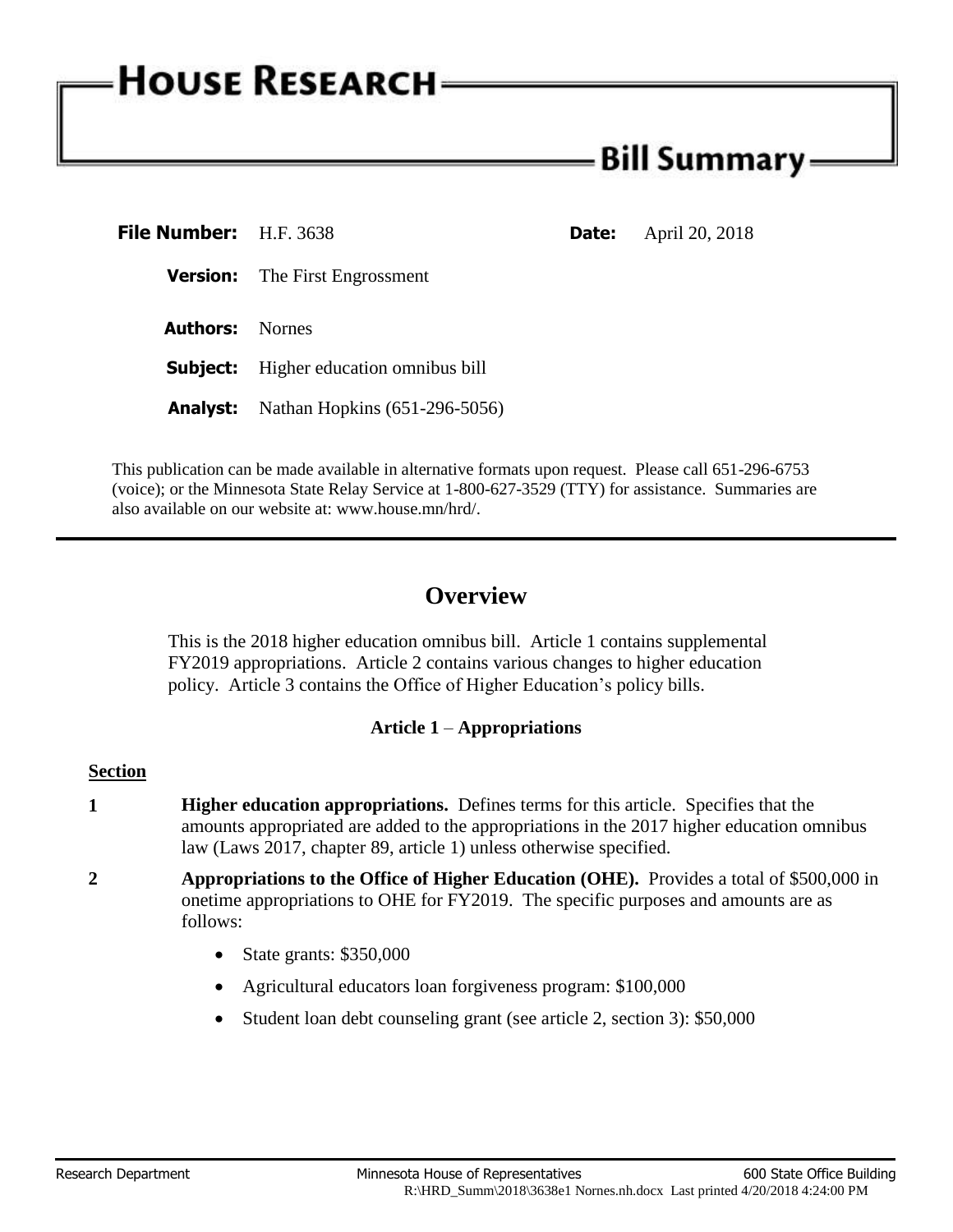- **3 Appropriations to Minnesota State Colleges and Universities (MnState).** Provides a total of \$5,500,000 in onetime appropriations to MnState for FY2019. The specific purposes and amounts are as follows:
	- Cyber security programs at Metropolitan State University: \$5,000,000

*From H.F. 3639 (Albright)*

Workforce development scholarships: \$500,000

# **Article 2 – Higher Education Policy**

**1 Sexual assault policies: victims' rights.** Expands the list of provisions that must be included in an institution's sexual assault policy by adding a requirement the policy provide for notice to a sexual assault victim regarding available legal resources.

*From H.F. 3415, as amended (Nornes)*

**2 Sexual assault policies: data collection and reporting.** Requires the University of Minnesota to collect statistical data on incidents of sexual harassment. The types of data that must be collected are coextensive with the current requirements for sexual assault data. The statistical data on sexual harassment incidents must be reported to the legislature by October 1 of each year.

*From H.F. 2669, the first engrossment (Anderson, S.)*

**3 Student loan debt counseling.** Establishes a program administered by the Office of Higher Education to provide grants to qualified organizations offering student loan debt repayment counseling.

> **Subd. 1. Grant.** Permits an organization receiving a grant to offer counseling to those capable of being served with available appropriations. Sets a goal that a grantee provide at least two counseling sessions to 75 percent of borrowers receiving counseling. Establishes that the purpose of the counseling is to enable borrowers to understand their loan and repayment options, manage loan repayments, and develop a workable budget.

> **Subd. 2. Qualified debt counseling organization.** Defines a qualified debt counseling organization as one that has experience in student loan counseling, employs certified financial loan counselors, and is based in Minnesota and has offices in multiple rural and metropolitan locations.

**Subd. 3. Grant application and award.** Requires that applications be made in a form and manner specified by the commissioner. Describes the components that must be included on the application. Requires the commissioner to select one grant recipient every two years. The grant recipient would receive funding for both years of the biennium.

**Subd. 4. Program evaluation.** Requires a grant recipient to submit a report to the commissioner of higher education every two years. Specifies data elements to be included in the report.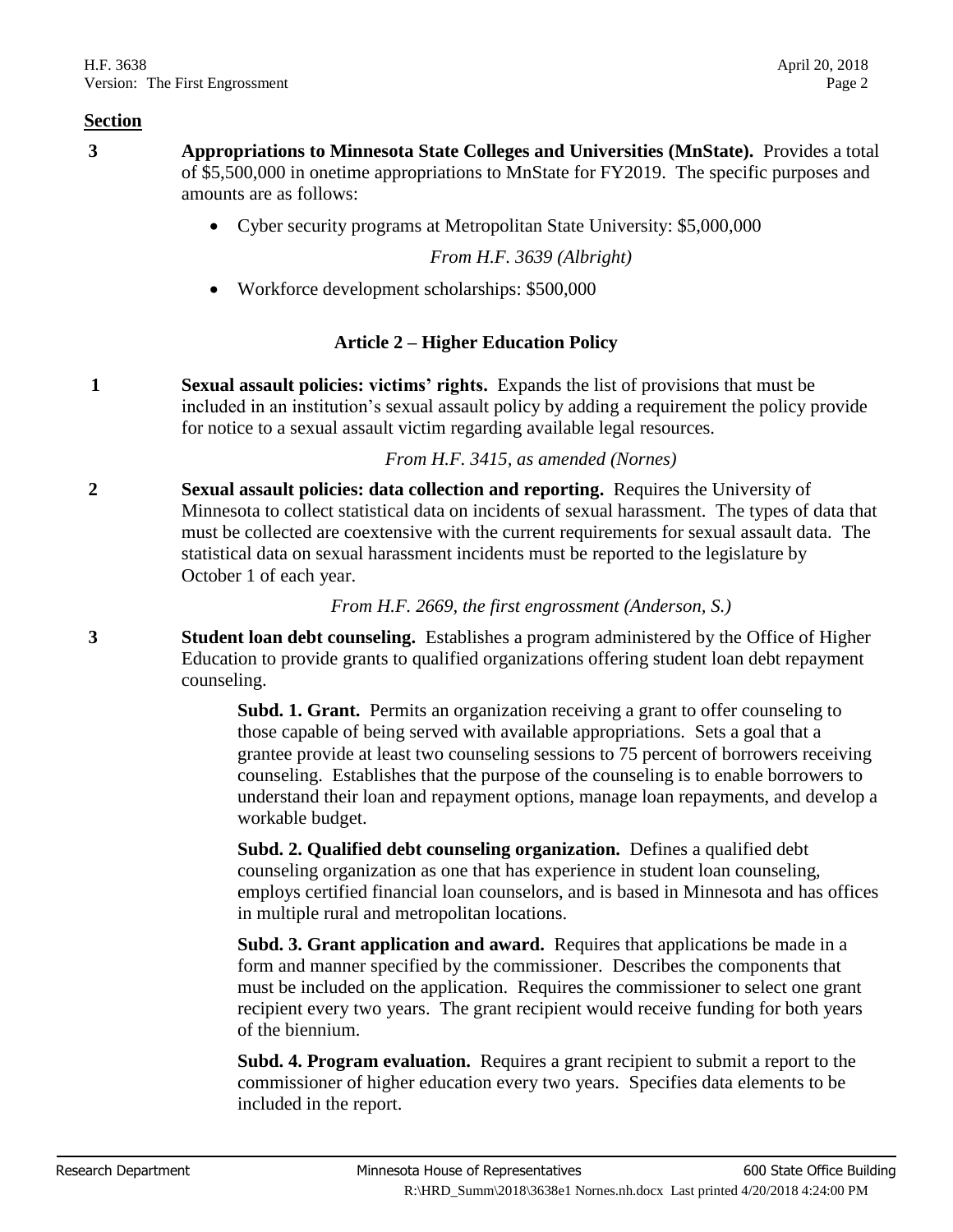**Subd. 5. Report to legislature.** Requires the commissioner of higher education to submit a report on the program to the higher education committees of the legislature every two years.

#### *From H.F. 794 (Haley)*

**4 Spinal cord injury and TBI research grant program: account created.** Creates a separate account in the special revenue fund for spinal cord and TBI research grants.

### *From the Governor's bill, H.F. 4361 (Nornes)*

**5 - 6 Legislative commission on regent selection.** Replaces the Regent Candidate Advisory Council (RCAC) with a Legislative Commission on Regent Selection. The new commission would consist of four members from each chamber, two from each party. The commission would be responsible for recommending one-to-three candidates per vacancy to the joint legislative committee.

## *From H.F. 3372, the first engrossment (Nornes)*

**7 MNSCU two-year public college program.** Reduces by \$1 million the FY2018 appropriation to the MnState two-year public college program grants (a.k.a. the college occupational scholarship pilot program). These are surplus funds which are redistributed in Article 1 of the bill.

*From the Governor's bill, H.F. 4361 (Nornes)*

**8 Spinal cord injury and traumatic brain injury research grant program.** Amends the 2017 appropriation for the spinal cord and TBI research grant program so that the funds are transferred into the new special revenue fund account created by section 4 of the bill.

*From the Governor's bill, H.F. 4361 (Nornes)*

**9 Affordable textbook plan and report.** Requires MnState to develop a plan to increase the use of affordable textbooks and instructional materials. The plan must be submitted to the legislature by January 15, 2020.

*From H.F. 3985, as amended (Daniels)*

**10 Appeal process for sexual misconduct findings involving University of Minnesota employees.** Requests the Board of Regents to update their sexual misconduct policies to provide university employees and their victims a right of appeal from findings of the university's Office of Equal Opportunity and Affirmative Action, and timely notice of those appeal rights.

*From H.F. 2669, the first engrossment (Anderson, S.)*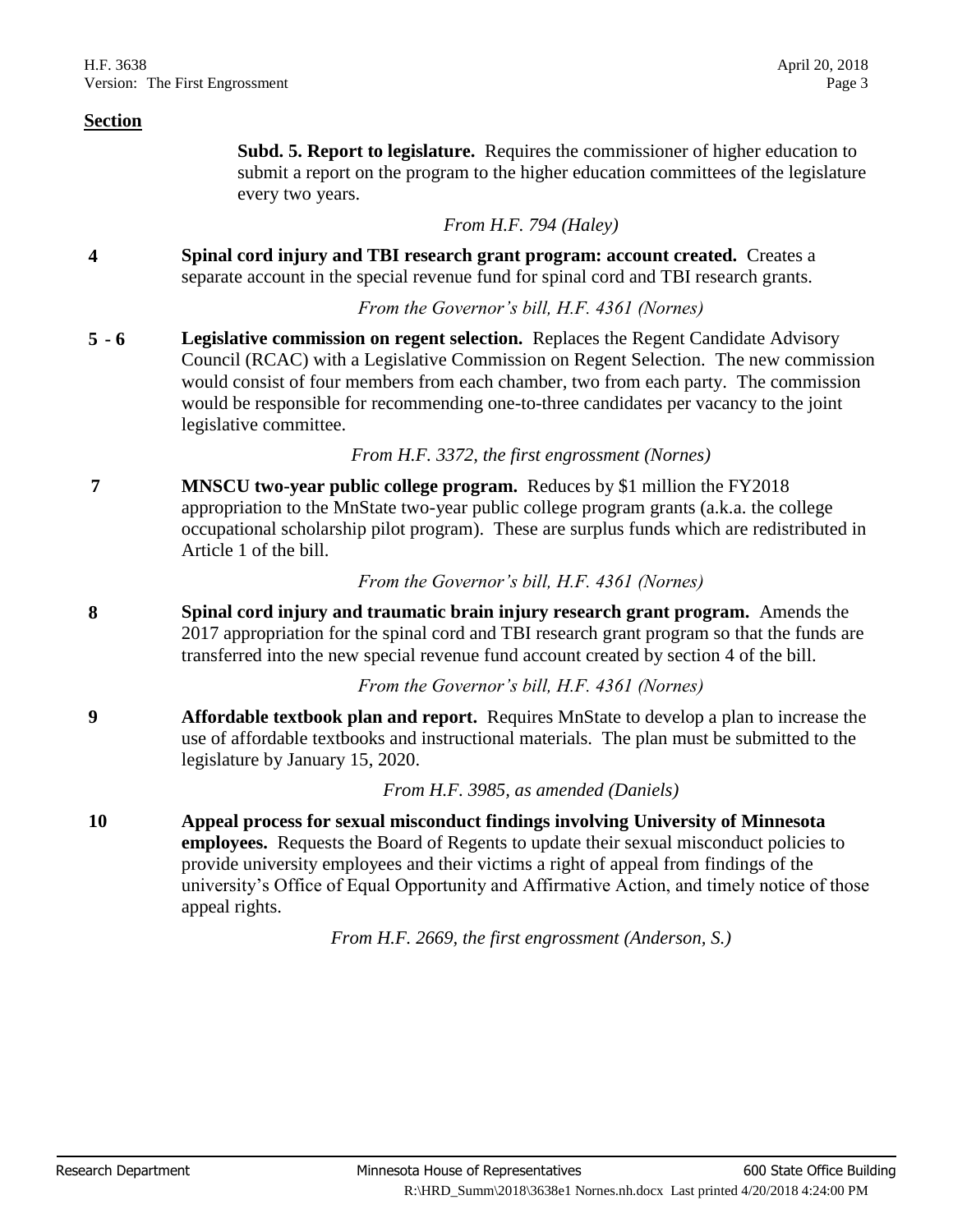# **Article 3 – Higher Education Policy**

Unless otherwise noted, sections within this article are from the Office of Higher Education's policy bill, H.F. 3900 (Nornes).

- **1 P-20 Education Partnership: powers and duties; report.** The P-20 Education Partnership is an organization led by the statewide education groups in Minnesota. Its purpose is to create an integrated education system, from early childhood through postsecondary education. Clarifying changes in this section relate to the ability to the partnerships assessment of early childhood information contained in the Statewide Longitudinal Education Data System (SLEDS).
- **2 Teacher candidate grants: eligibility.** Clarifies how a grant applicant may show intent to teach in a shortage area.
- **3 Teacher candidate grants: administration; repayment.** Eliminates the direction to the commission to establish a process for enforcing repayment responsibilities for applicants who do not complete their service requirements.
- **4 Eligible student definition.** Moves the definition of "eligible student" from § 136A.1701 and combines it with the existing "eligible student" in § 136A.15, the general definition section for student loan programs.
- **5 Designation.** Corrects a cross-reference.
- **6 Rules.** Amends the subdivision regarding OHE's rules and policies for administering student loan programs.
- **7 - 9 Student loan programs.** Corrects cross-references.
- **10 Classification of data.** Adds a cross-reference to the student loan refinancing statute.
- **11 Repayment of loans.** Strikes repayment procedures provided for supplemental loans under § 136A.1701, inserts a cross-reference to OHE's general rules and policies for student loan programs in § 136A.16.
- **12 Legislative oversight.** Requires OHE to annually report to the legislature on the balances of the loan forgiveness program accounts in the special revenue fund.

#### *New language*

**13 Creation of account.** Specifies that the aviation degree loan forgiveness account is in the special revenue fund.

# *From H.F. 3051, as amended (Nornes)*

**14 Account established.** Specifies that the teacher shortage loan forgiveness repayment account is in the special revenue fund.

*From H.F. 3051, as amended (Nornes)*